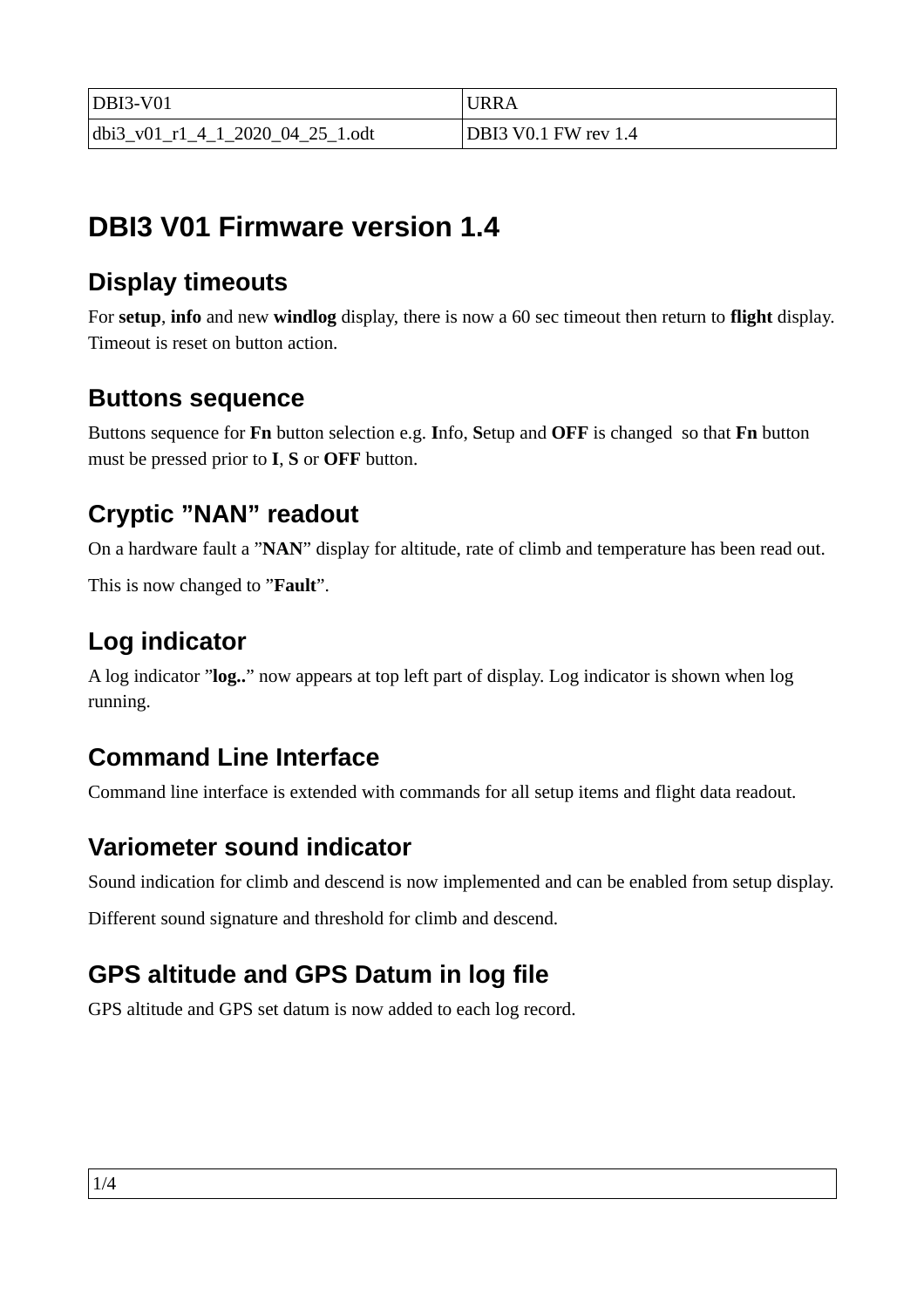| $DBI3-V01$                           | <b>URRA</b>                 |
|--------------------------------------|-----------------------------|
| $ dbi3_v01_r1_4_1_2020_04_25_1.$ odt | <b>DBI3 V0.1 FW rev 1.4</b> |

#### **Course over ground indicator**

For very slow GPS speed over ground conditions, course over ground indicator now show "**slow**" instead of "**---**" which was cryptic.

## **Auto off display**

During auto-off sequence and when auto-off is enabled, "**OFF**" is displayed after an audible sound warning prior to intrument turn off. Button activity will interrupt and reset auto-off timeout.

### **Wireless ambient temp support**

Wireless ambient temp is now supported. When active, ambient temp display is prioritized with 1) wireless sensor, 2) cable sensor and 3) and with lowest priority, enclosure sensor. Ambient temp sensor source is indicated as: **AW** for wireless, **AC** for cable and **A** for enclosure.

## **Wind history display**

Wind history display (windlog) is shown by press and hold **Fn** button for more then 2 secs.

Display show altitude, speed over ground and course over ground for the latest 36 minutes of flight with 6 minutes intervalls. Button action or timeout return to flight display.

#### **Spurious premature stop**

Spurious stop for flight timer and log session now cured.

#### **Battery monitor**

Battery monitor (battery fuel gage) is now improved to present an equitable readout.

This is most notable at extra low operating temperatures.

## **Wireless signal strength info page**

A new info page is added showing received signal strength. Page show transmitters code and received signal strength. Signal strength unit is in dBm. Typical receiver sensitivity is -90 dBm.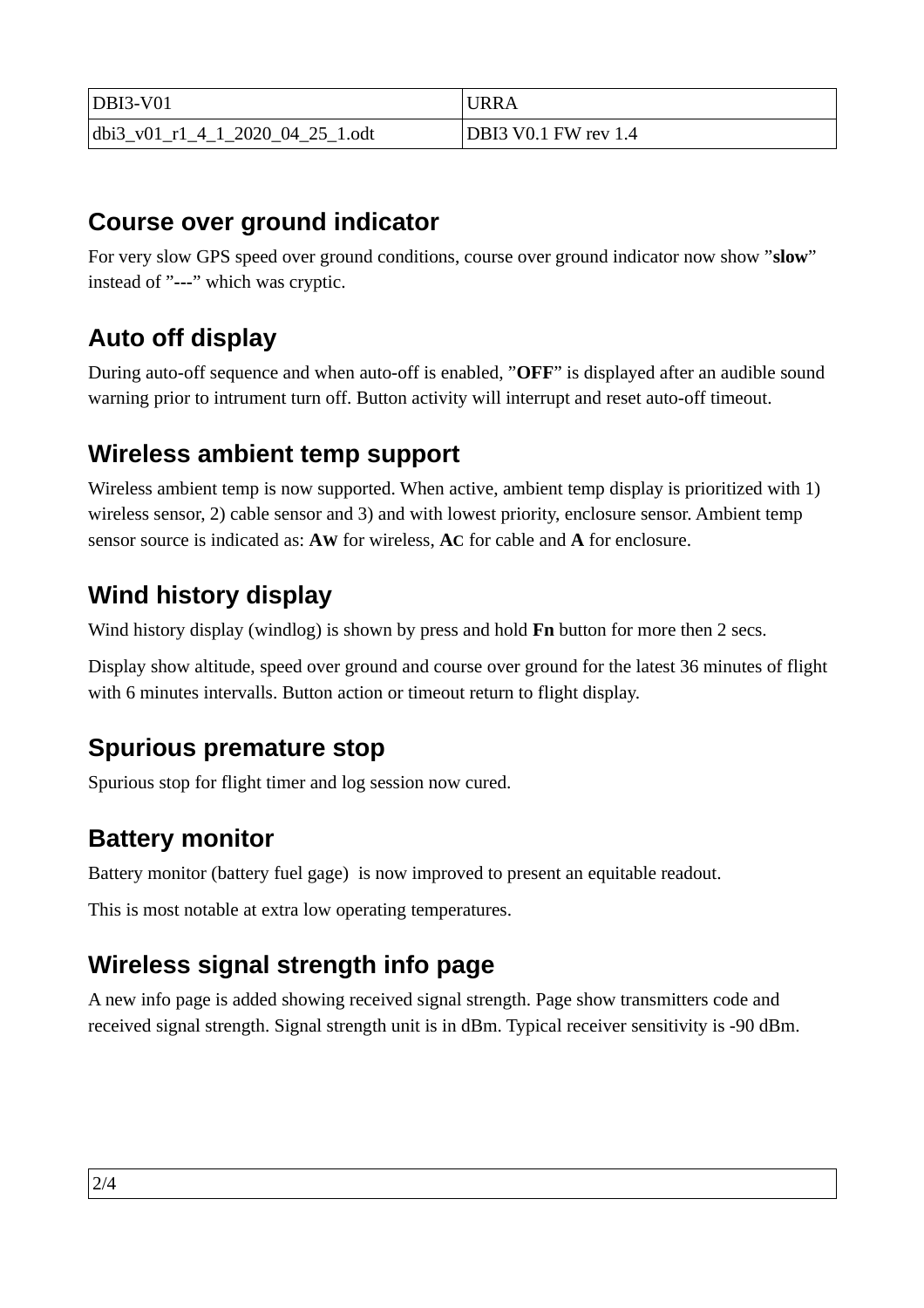| $DBI3-V01$                       | <b>URRA</b>                 |
|----------------------------------|-----------------------------|
| dbi3_v01_r1_4_1_2020_04_25_1.odt | <b>DBI3 V0.1 FW rev 1.4</b> |

# **Command Line Interface FW rev 1.4**

**rst** - restart system **?** - show help **ri** - rtc init **rs yyyy mm dd hh mm ss** - rtc set **po** - turn hard off **sm on|off** - sim data **su alt {feet|meter} | roc {fpm|mps} | bar {ihg|hpa} | temp {fahr|cent} | sog {knot|mps|kmh|mph}** - set units **sa alth {off|value} | altl {off|value} | clmb {off|value} | desc {off|value} | topt {off|value}** - set alarm **sf aut {off|static|timeout} | frs {off|pon|toff|toffc|lapc} | aof {off|on} | dat {222-0}** - set funcs **sv resp {6.0-1.2} | audio {off|on} | clmbt {value} | desct {value}** - set vario **st top {4-1} {off|9999-1} | amb {2-1} {off|9999-1}** - set topt **gu alt|roc|bar|temp|sog** - get units **ga alth|altl|clmb|desc|topt** - get alarm **gf aut|frs|aof|dat** - get funcs **gv resp|audio|clmbt|desct** - get vario **gt top{4-1}|amb{2-1}** - get topt **sd met|imp|urb** - set defaults **fs vinit|vdel|start|stop|list|del [filename]|read[filename]|state|clear** - file system **si mod|brd|date|loc{adr} str** - set info **gi mod|brd|date|loc{adr}** - get info **md mach|con** - set CLI mode, machine or console **sn** - print serialnumber